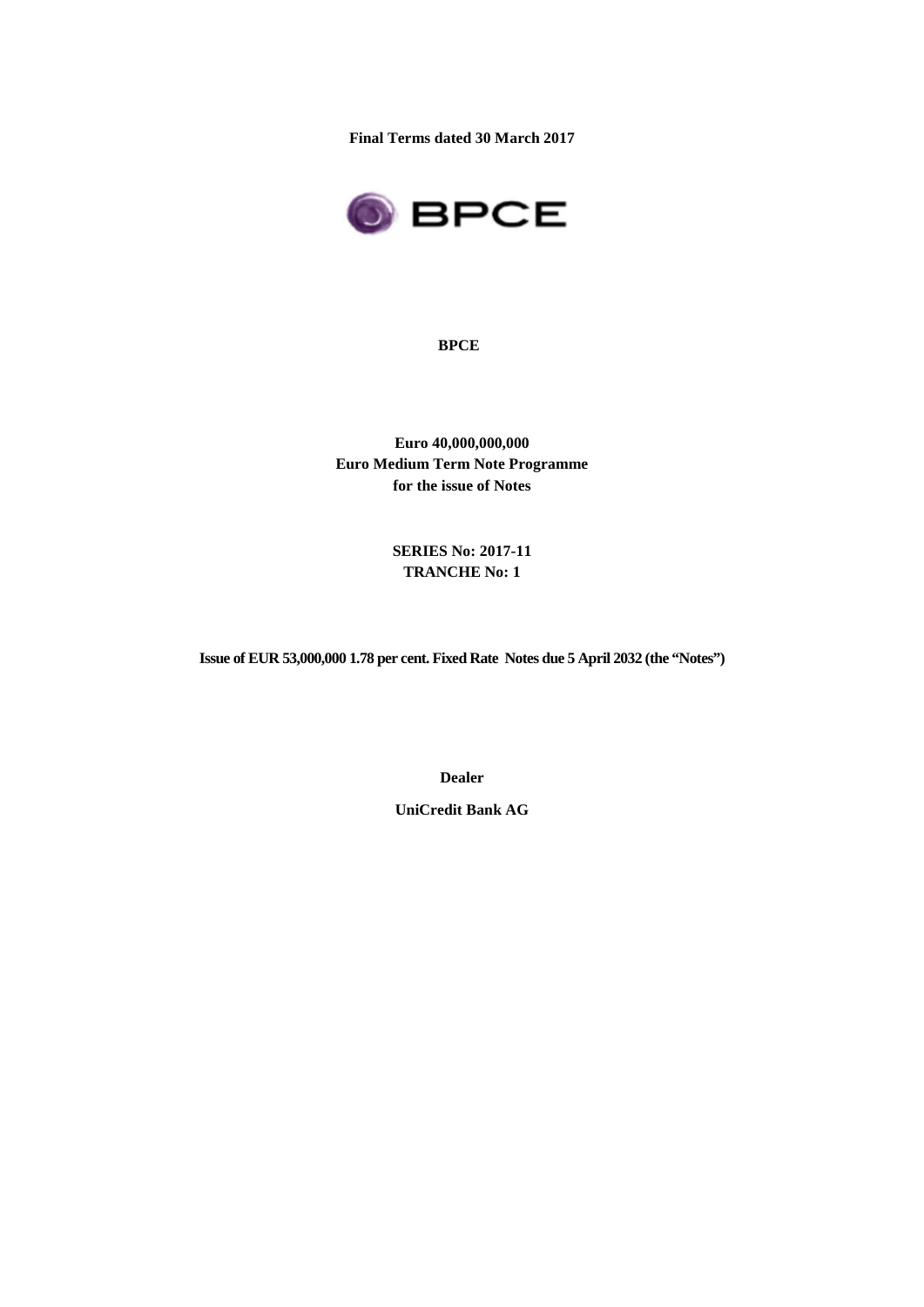#### **PART A – CONTRACTUAL TERMS**

Terms used herein shall be deemed to be defined as such for the purposes of the Conditions (the "**Conditions**") set forth in the base prospectus dated 21 December 2016 which received visa n°16-595 from the *Autorité des marchés financiers* (the "**AMF**") on 21 December 2016 (the "**Base Prospectus**"), and the supplements to the Base Prospectus dated 16 February 2017 and 2 March 2017 which received from the AMF visa n°17-060 and visa n°17-082 on 16 February 2017 and 2 March 2017 (the **"Base Prospectus Supplements"**), which together constitute a base prospectus for the purposes of the Prospectus Directive.

This document constitutes the Final Terms of the Notes described herein for the purposes of Article 5.4 of the Prospectus Directive and must be read in conjunction with such Base Prospectus. Full information on the Issuer and the offer of the Notes is only available on the basis of the combination of these Final Terms and the Base Prospectus. The Base Prospectus is available for viewing at the office of the Fiscal Agent or each of the Paying Agents and on the website of the AMF (www.amf-france.org) and copies may be obtained from BPCE, 50 avenue Pierre Mendès-France, 75013 Paris, France.

| 1.  | Issuer:                                                                       | <b>BPCE</b>                                                                                                                                                  |
|-----|-------------------------------------------------------------------------------|--------------------------------------------------------------------------------------------------------------------------------------------------------------|
| 2.  | Series Number:<br>(i)                                                         | 2017-11                                                                                                                                                      |
|     | Tranche Number:<br>(ii)                                                       | 1                                                                                                                                                            |
| 3.  | Specified Currency or Currencies:                                             | Euro ("EUR")                                                                                                                                                 |
| 4.  | <b>Aggregate Nominal Amount:</b>                                              |                                                                                                                                                              |
|     | Series:<br>(i)                                                                | EUR 53,000,000                                                                                                                                               |
|     | (ii)<br>Tranche:                                                              | EUR 53,000,000                                                                                                                                               |
| 5.  | <b>Issue Price:</b>                                                           | 100 per cent. of the Aggregate Nominal Amount                                                                                                                |
| 6.  | Specified Denomination(s):                                                    | EUR 100,000                                                                                                                                                  |
| 7.  | (i) Issue Date:                                                               | 3 April 2017                                                                                                                                                 |
|     | (ii) Interest Commencement Date:                                              | <b>Issue Date</b>                                                                                                                                            |
| 8.  | <b>Interest Basis:</b>                                                        | 1.78 per cent. per annum Fixed Rate<br>(further particulars specified below)                                                                                 |
| 9.  | <b>Maturity Date:</b>                                                         | 5 April 2032                                                                                                                                                 |
|     | 10. Redemption Basis:                                                         | Subject to any purchase and cancellation or early<br>redemption, the Notes will be redeemed on the Maturity<br>Date at 100 per cent. of their nominal amount |
|     | 11. Change of Interest Basis:                                                 | Not Applicable                                                                                                                                               |
|     | 12. Put/Call Options:                                                         | Not Applicable                                                                                                                                               |
| 13. | (i) Status of the Notes:                                                      | Senior Preferred Notes                                                                                                                                       |
|     | (ii) Dates of the corporate authorisations<br>for issuance of Notes obtained: | Decision of the <i>Directoire</i> of the Issuer dated 25 April<br>2016 and decision of Mr. Jean-Philippe Berthaut, Head of                                   |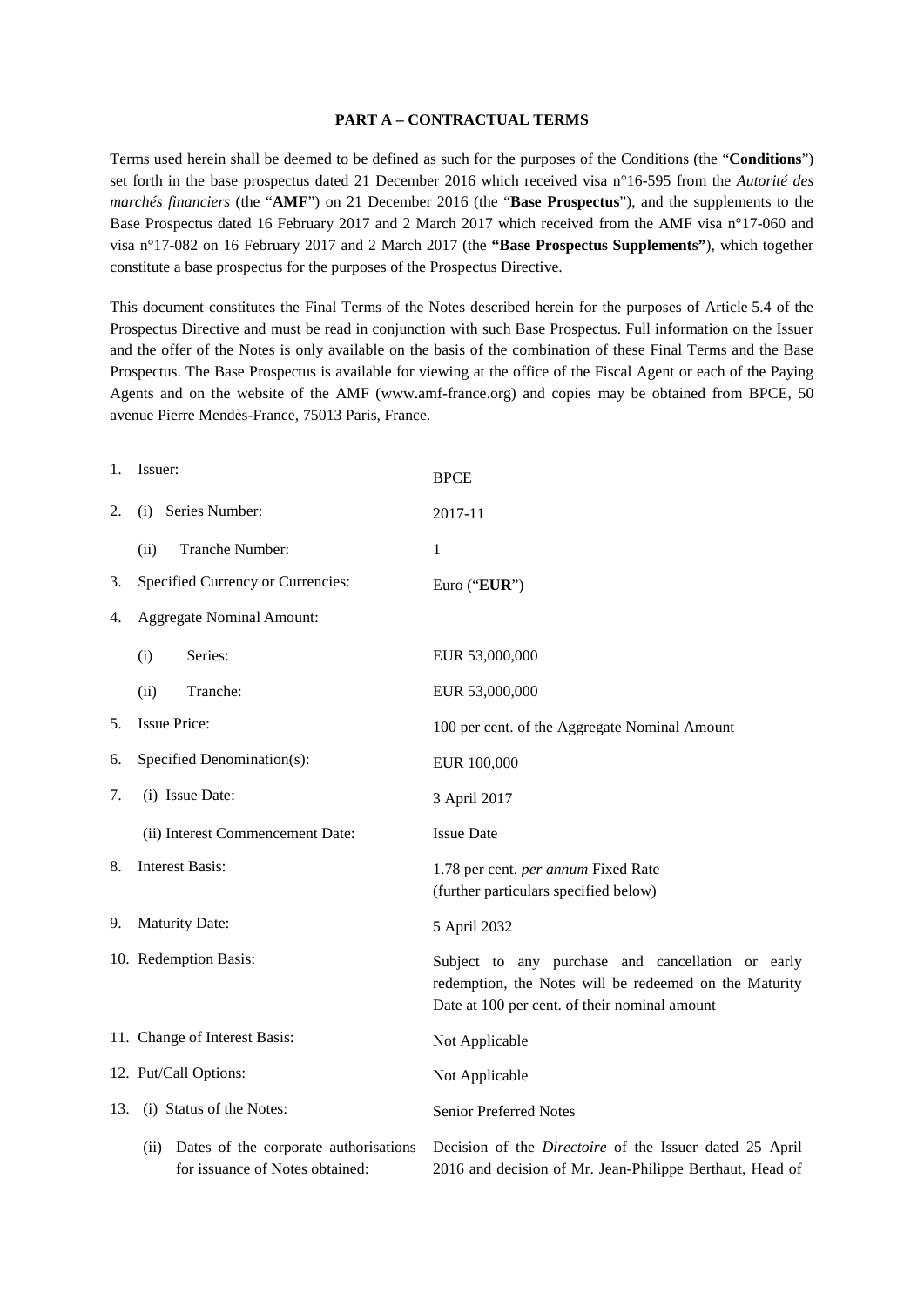#### **PROVISIONS RELATING TO INTEREST (IF ANY) PAYABLE**

|                                   |       | 14. Fixed Rate Note Provisions                | Applicable                                                                                                                                                                                                                   |
|-----------------------------------|-------|-----------------------------------------------|------------------------------------------------------------------------------------------------------------------------------------------------------------------------------------------------------------------------------|
|                                   | (i)   | Rate of Interest:                             | 1.78 per cent. per annum payable annually in arrear on<br>each Interest Payment Date                                                                                                                                         |
|                                   | (ii)  | Resettable:                                   | Not Applicable                                                                                                                                                                                                               |
|                                   | (iii) | Interest Payment Date(s):                     | 5 April in each year commencing on 5 April 2018 up and<br>including Maturity Date. For the avoidance of any doubt<br>there will be a First Long Period, from, and including 3<br>April 2017 to, and excluding, 5 April 2018. |
|                                   | (iv)  | Fixed Coupon Amount:                          | EUR 1,780 per Note of EUR 100,000 Specified<br>Denomination.                                                                                                                                                                 |
|                                   | (v)   | Broken Amount(s):                             | For the First Long Period, EUR 1,789.75 per Note of EUR<br>100,000 Specified Denomination payable on 5 April 2018.                                                                                                           |
|                                   | (vi)  | Day Count Fraction:                           | Actual/Actual (ICMA)                                                                                                                                                                                                         |
|                                   |       | (vii) Determination Dates:                    | 5 April in each year                                                                                                                                                                                                         |
|                                   |       | (viii) Payments on Non-Business Days          | As per Conditions                                                                                                                                                                                                            |
|                                   |       | 15. Floating Rate Note Provisions             | Not Applicable                                                                                                                                                                                                               |
|                                   |       | 16. Zero Coupon Note Provisions               | Not Applicable                                                                                                                                                                                                               |
|                                   |       | 17. Inflation Linked Interest Note Provisions | Not Applicable                                                                                                                                                                                                               |
| PROVISIONS RELATING TO REDEMPTION |       |                                               |                                                                                                                                                                                                                              |

# 18. Call Option Not Applicable 19. Put Option Not Applicable 20. MREL/TLAC Disqualification Event Call Option: Not Applicable 21. Final Redemption Amount of each Note EUR 100,000 per Note of EUR 100,000 Specified Denomination 22. Inflation Linked Notes – Provisions relating to the Final Redemption Amount: Not Applicable 23. Early Redemption Amount (i) Early Redemption Amount(s) of each Senior Preferred Note payable on redemption upon the occurrence of a Withholding Tax Event (Condition 6(i)(i)), a Gross-Up Event (Condition 6(i)(ii)) or for illegality (Condition EUR 100,000 per Note of EUR 100,000 Specified Denomination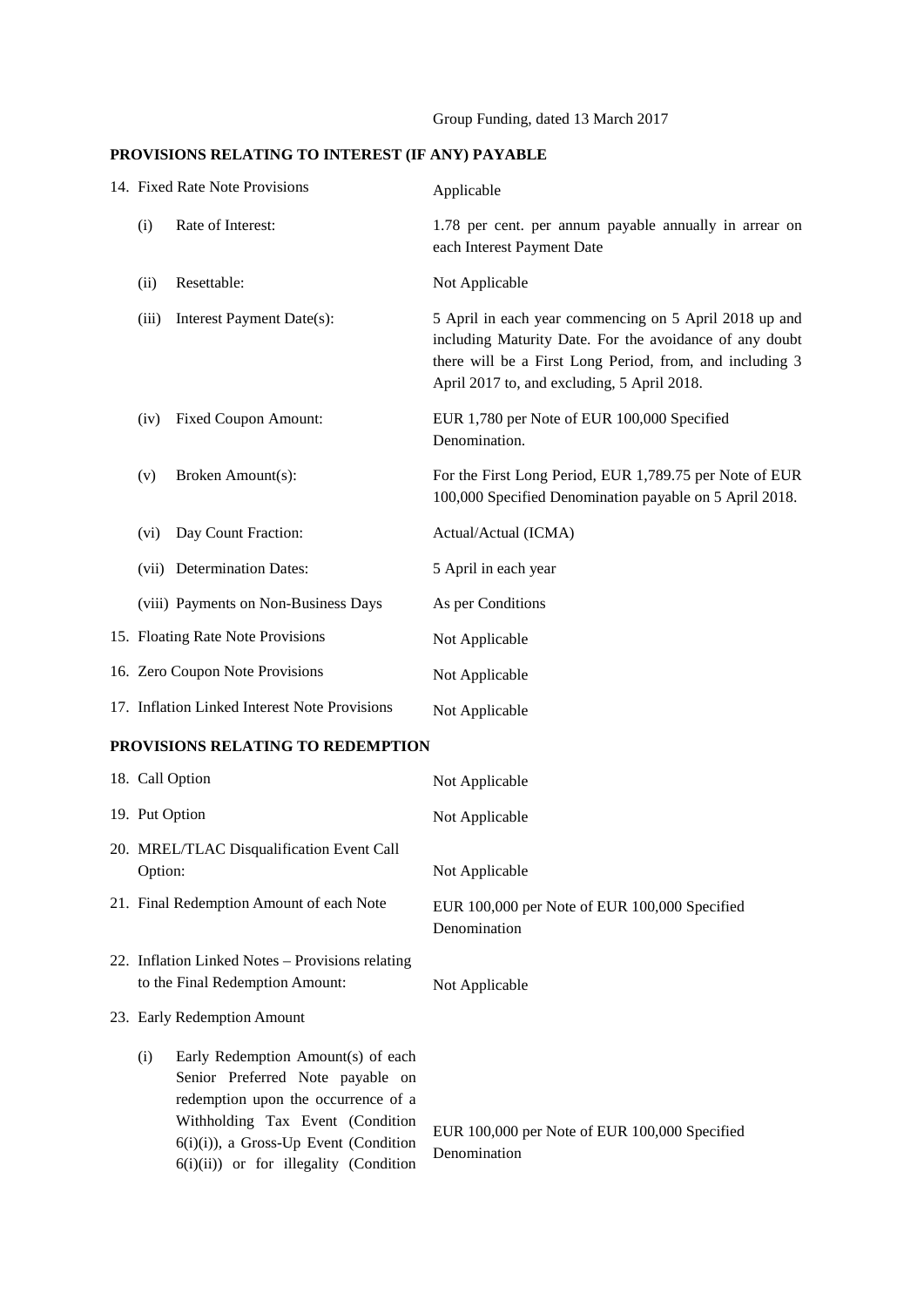6(l):

| (ii)                                                                                                                        | Early Redemption Amount(s) of each<br>Senior Non-Preferred Note payable on<br>redemption upon the occurrence of an<br>MREL/TLAC Disqualification Event<br>(Condition 6(g)) or a Withholding Tax<br>Event (Condition $6(i)(i)$ ):                                       | Not Applicable                                                |
|-----------------------------------------------------------------------------------------------------------------------------|------------------------------------------------------------------------------------------------------------------------------------------------------------------------------------------------------------------------------------------------------------------------|---------------------------------------------------------------|
| (iii)                                                                                                                       | Early Redemption Amount(s) of each<br>Subordinated<br><b>Note</b><br>payable<br>on<br>redemption upon the occurrence of a<br>Capital Event (Condition 6(h), a<br>Withholding Tax Event (Condition<br>6(i)(i) or a Tax Deductibility Event<br>$(Condition 6(i)(iii))$ : | Not Applicable                                                |
| (iv)                                                                                                                        | Early Redemption Amount(s) of each<br>Note payable on redemption upon the<br>occurrence of an Event of Default<br>(Condition 9):                                                                                                                                       | EUR 100,000 per Note of EUR 100,000 Specified<br>Denomination |
| (v)                                                                                                                         | Redemption for taxation reasons<br>permitted on days others than Interest<br>Payment Dates (Condition 6(i)):                                                                                                                                                           | Yes                                                           |
| (vi)                                                                                                                        | Unmatured Coupons to become void<br>upon early redemption (Materialised<br>Bearer Notes only) (Condition 7(f)):                                                                                                                                                        | N <sub>0</sub>                                                |
|                                                                                                                             | <b>GENERAL PROVISIONS APPLICABLE TO THE NOTES</b>                                                                                                                                                                                                                      |                                                               |
|                                                                                                                             | 24. Form of Notes:                                                                                                                                                                                                                                                     | <b>Dematerialised Notes</b>                                   |
| (i)                                                                                                                         | Form of Dematerialised Notes:                                                                                                                                                                                                                                          | Bearer form (au porteur)                                      |
|                                                                                                                             | (ii) Registration Agent:                                                                                                                                                                                                                                               | Not Applicable                                                |
| (iii)                                                                                                                       | Temporary Global Certificate:                                                                                                                                                                                                                                          | Not Applicable                                                |
| (iv)                                                                                                                        | Applicable TEFRA exemption:                                                                                                                                                                                                                                            | Not Applicable                                                |
|                                                                                                                             | 25. Financial Centre(s):                                                                                                                                                                                                                                               | Not Applicable                                                |
| 26. Talons for future Coupons or Receipts to be<br>attached to Definitive Notes (and dates on<br>which such Talons mature): |                                                                                                                                                                                                                                                                        | Not Applicable                                                |
|                                                                                                                             | 27. Details relating to Instalment Notes: amount<br>of each instalment, date on which each<br>payment is to be made:                                                                                                                                                   | Not Applicable                                                |
|                                                                                                                             | 28. Redenomination provisions:                                                                                                                                                                                                                                         | Not Applicable                                                |
|                                                                                                                             |                                                                                                                                                                                                                                                                        |                                                               |

29. Purchase in accordance with Article L.213-1 Applicable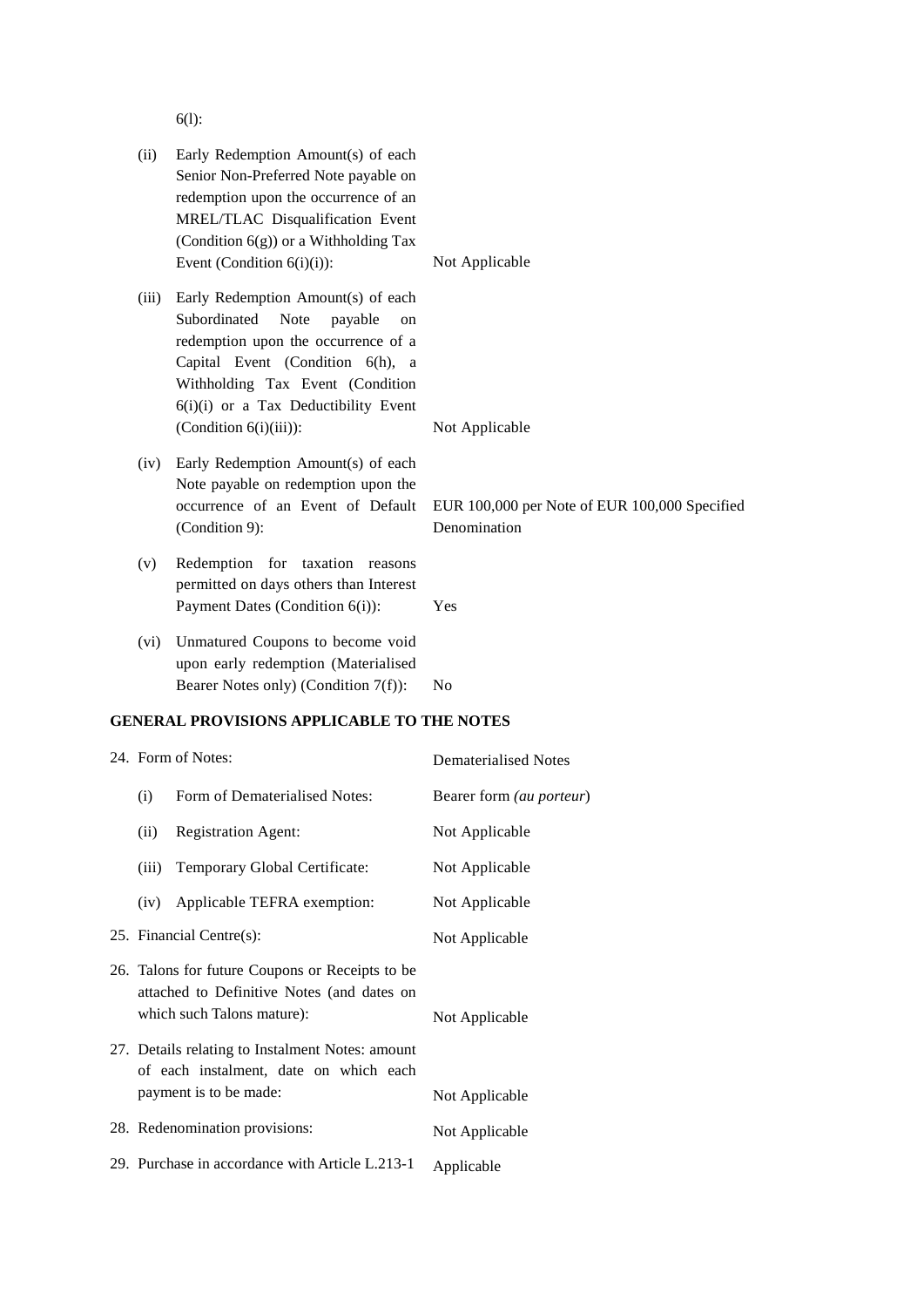A and D.213-1 A of the French Code monétaire et financier:

- 30. Consolidation provisions: Not Applicable
- 31. Waiver of Set-Off : Applicable

32. *Masse*:

Contractual *Masse* shall apply

Name and address of the Representative: MCM AVOCAT, Selarl d'avocats interbarreaux inscrite au Barreau de Paris 10, rue de Sèze 75009 Paris France Represented by Maître Antoine Lachenaud, Co-gérant – associé

Name and address of the alternate Representative: Maître Philippe Maisonneuve Avocat 10, rue de Sèze 75009 Paris France

The Representative will receive a remuneration of Euro 2,000 (excluding VAT) per year.

# **RESPONSIBILITY**

The Issuer accepts responsibility for the information contained in these Final Terms.

Signed on behalf of BPCE

Duly represented by: Jean-Philippe Berthaut, Head of Group Funding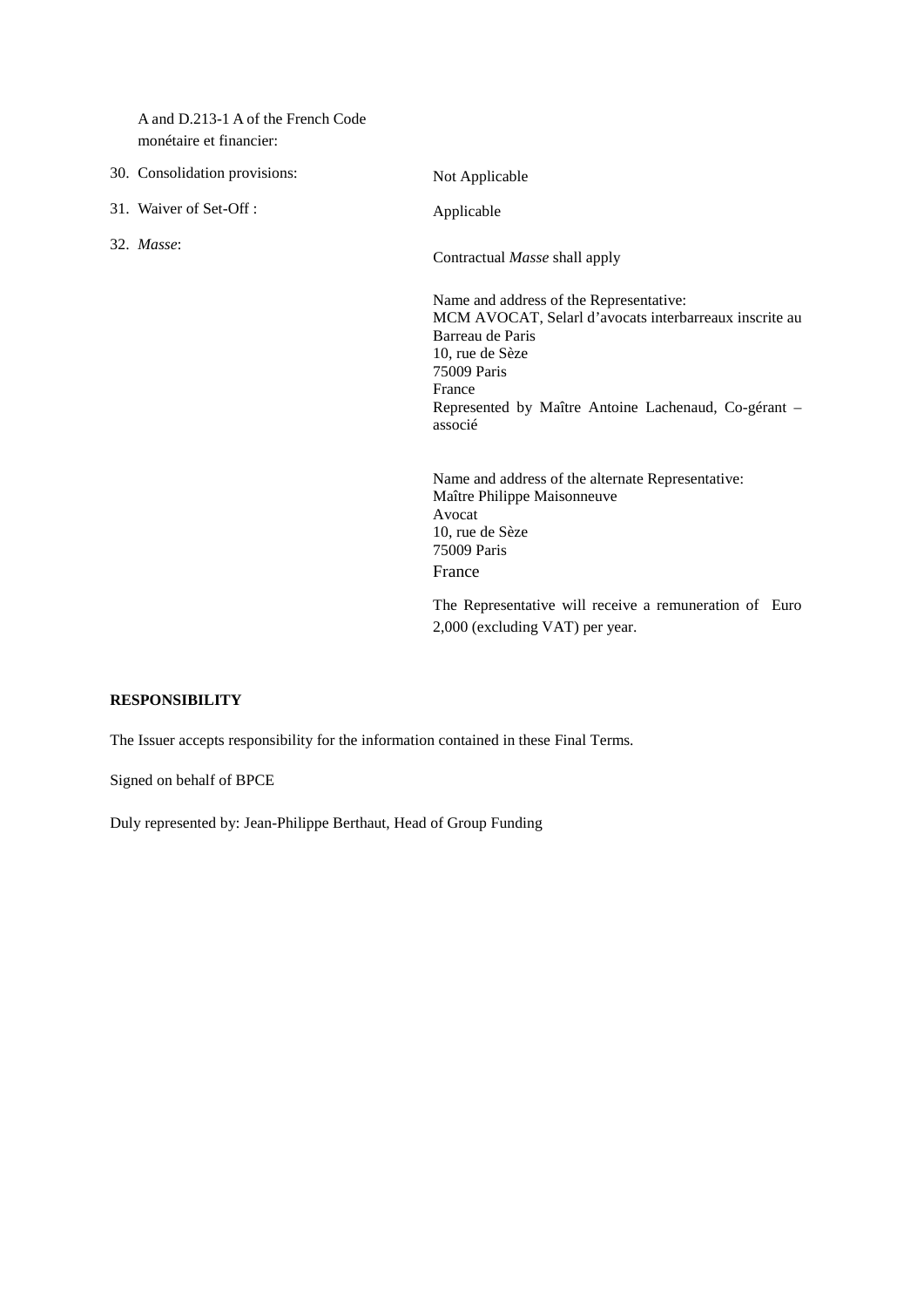# **PART B – OTHER INFORMATION**

#### **1. LISTING AND ADMISSION TO TRADING**

| (i) Listing and Admission to trading:      | Application is expected to be made by the Issuer (or on its<br>behalf) for the Notes to be listed and admitted to trading on |  |
|--------------------------------------------|------------------------------------------------------------------------------------------------------------------------------|--|
|                                            | Euronext Paris with effect from the Issue Date.                                                                              |  |
| (ii) Estimate of total expenses related to |                                                                                                                              |  |

admission to trading: EUR 9,500

#### **2. RATINGS**

Ratings: Not Applicable

# **3. INTERESTS OF NATURAL AND LEGAL PERSONS INVOLVED IN THE ISSUE**

Save as discussed in "Subscription and Sale", so far as the Issuer is aware, no person involved in the offer of the Notes has an interest material to the offer.

# **4. FIXED RATE NOTES AND RESETTABLE NOTES ONLY – YIELD**

Indication of yield: 1.78 per cent.per annum

The yield is calculated at the Issue Date on the basis of the Issue Price. It is not an indication of future yield.

# **5. OPERATIONAL INFORMATION**

| ISIN:                                                                                                                       | FR0013245271             |
|-----------------------------------------------------------------------------------------------------------------------------|--------------------------|
| Common Code:                                                                                                                | 158233177                |
| Depositaries:                                                                                                               |                          |
| (i) Euroclear France to act as Central<br>Depositary:                                                                       | Yes                      |
| (ii) Common Depositary for Euroclear<br>and Clearstream:                                                                    | N <sub>0</sub>           |
| Any clearing system(s) other than Not Applicable<br>Euroclear and Clearstream and the<br>relevant identification number(s): |                          |
| Delivery:                                                                                                                   | Delivery against payment |
| Names and addresses of additional<br>Paying Agent(s) (if any):                                                              | Not Applicable           |
| 10. DISTRIBUTION                                                                                                            |                          |

(i) Method of distribution: Non-syndicated